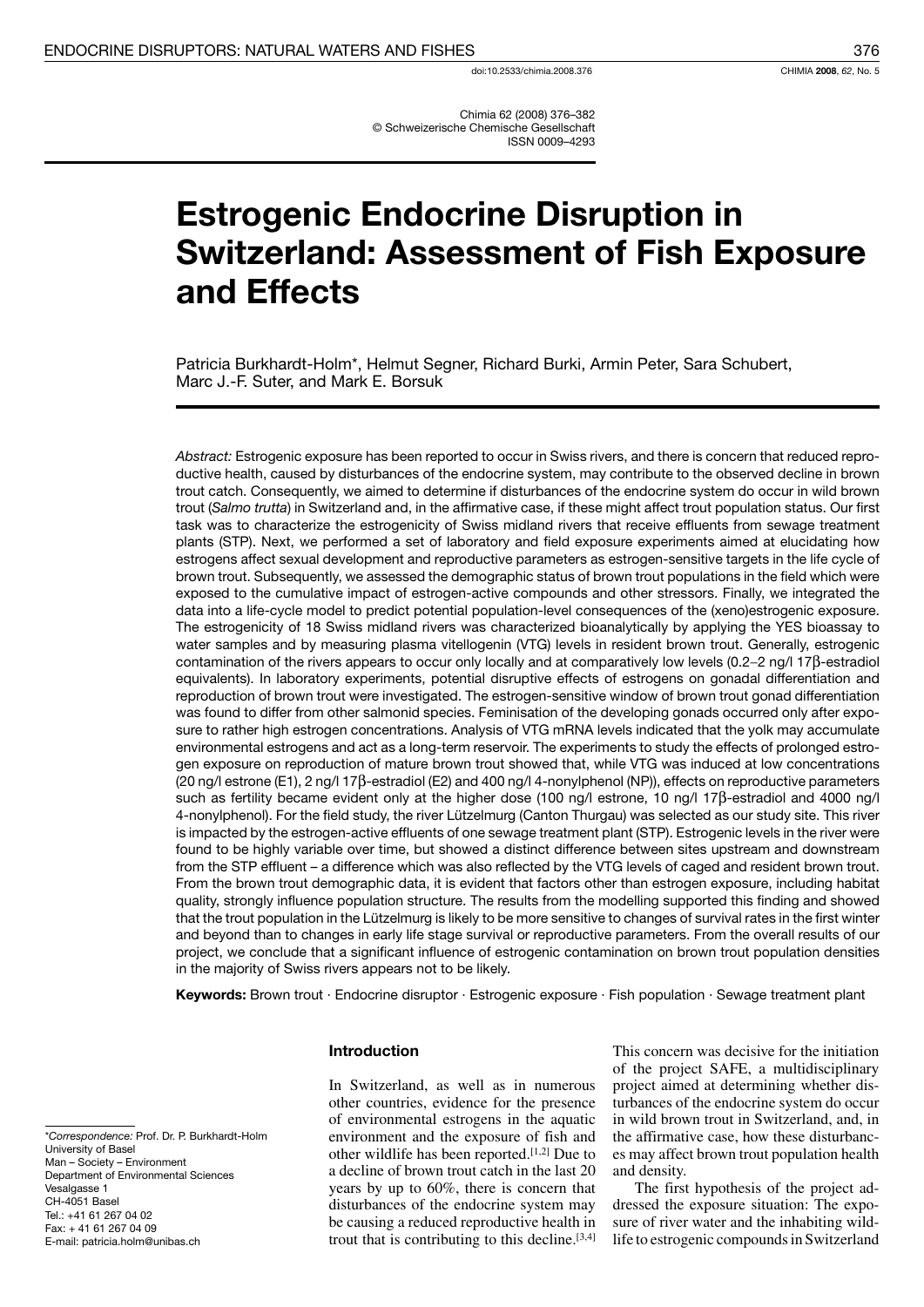is in a range that (a) can be measured and (b) is reflected in elevated vitellogenin levels, a biomarker of exposure in wild brown trout. Secondly, we hypothesized that estrogens at concentrations observed in Swiss rivers impair reproductive parameters, such as sexual differentiation, fertility, fecundity, and offspring survival. This hypothesis is derived from laboratory and field observations on the consequences of estrogenic exposure on developmental and reproductive parameters of wild fish populations (for a review:[5]). Thirdly, we hypothesized that estrogenic effects on individual development and reproduction will translate to the population level. The available evidence for population-level effects of estrogenic contamination is still scant, [6,7] although recent studies have reported that long-term exposure to (comparatively high) levels of estrogen can lead to extinction of fish populations, depending on the species and their life history traits.<sup>[8]</sup> In the field situation, with concurrent impact of multiple factors and a consequently high baseline variation of influence factors, the population-level effects of chronic, low-dose estrogen exposure cannot be determined within the short observational period of a project like the one presented here. For this reason, we raised population-relevant organismic data in laboratory experiments and then integrated them in a life history specific population model.<sup>[9]</sup>

It was not our aim to identify critical thresholds for estrogenic effects or vital rates, but rather our intent was to estimate (a) if and how changes in individual traits relate to changes in population-level traits, and (b) whether such relations can be detected under conditions of multiple stressors and low dose estrogen exposure. By comparing the model outcomes with actual population measurements, we were then to determine whether there is evidence that estrogens are in fact a population-relevant stressor for brown trout in Switzerland.

To achieve the aforementioned aims, we divided our project into four steps with differing approaches. In the following, we use these as a framework to lead the reader through our project.

# Step I: Acquiring Field Data on **Estrogenicity of Water Samples and Wild Brown Trout in Order to Assess Estrogenic Exposure in Switzerland**

We measured the estrogenic exposure. of river water and wild brown trout downstream of sewage treatment plants (STP) in small- to medium-sized Swiss midland rivers. The selection of the rivers was based on previous studies dealing with estrogens in Swiss rivers.<sup>[2,10]</sup> Environmental estrogens were measured bioanalytically using an in

vitro yeast-based reporter gene assay (YES). This assay measures the total estrogen-like activity in a sample, but does not provide information on what compounds are responsible for the activity. YES-detectable estrogenicity was expressed as  $17\beta$ -estradiol equivalents (EEO).<sup>[11]</sup> In order to obtain information on the chemical nature of the estrogen-active substances in the samples, LC-MS/MS trace analysis was subsequently used.<sup>[12]</sup> The investigation of 18 independent river systems allowed characterization of a large set of independent, but similar, sites.<sup>[13]</sup> The results from this survey indicated that environmental concentrations of estrogen-active compounds in Swiss midland rivers are low  $\left($ <1 ng EEQ $\right)$ . However, there are sites that show reoccurring higher values (>2 ng/l). From over 200 samples analyzed, in less than 4% did EEQ values exceed 3 ng/l and the maximum value was 12 ng/l. Grab samples taken along one selected study river, the Lützelmurg (a cold water stream populated by brown trout in Canton Thurgau) indicated no significant sources of estrogens upstream of STP, but consistently found estrogenic activity downstream of the STP.[14] Importantly, levels of estrogenic activity in river water were highly variable over the day and over the year.<sup>[14]</sup> The main estrogenic analyte detected in river water was estrone (E1) while concentrations of  $17\beta$ -estradiol (E2) were often low or undetectable.

The variation of estrogenic levels in grab samples of river water can be partly explained by flow rates: variation tends to increase with decreasing flow rates and increasing effluent load<sup>[13]</sup> and is linked to the time the wastewater spends in the STP.[14]. The effluent estrogenicity is more variable. than the dilution factor and appears to be the main parameter that drives variability in the estrogenicity of the river water.<sup>[14]</sup> Winter levels were fairly constant in respect to

estrogenicity. In summer, the EEQ values were much more variable, possibly due to the extremely low river flow conditions in our study summer 2003. In general, the measured concentrations are in line with what has been reported from many other countries,<sup>[13]</sup> although there are countries reporting much higher estrogenicity for some of their rivers.[15]

To estimate the average estrogenicity of the rivers during the studied seasons, we compared our data with the outcome of a model based on the average emission of steroidal estrogens per capita in the effluent of a domestic STP.[16] Although the model was developed for UK STP and flow conditions, the model predicts the long-term average estrogenicity in Swiss STP effluents and rivers rather well. The agreement of the observed estrogenicity with the model predictions is good when all data are taken into account.

However, the observed values were in a range of twofold higher and fourfold lower than the modelled data. With regard to the exposure of fish during critical life stages, such as reproduction, this eightfold range may well be relevant and is suggested to be insufficiently refined for the purposes of a local risk assessment.[14]

To get a better handle on the variability of the estrogenicity of river water, we complemented the grab sampling by establishing and using a passive sampling system (polar organic integrative passive sampler POCIS). Considering the flow rate and the estimated sampling rate, the level of estrogens downstream of the STP in the Lützelmurg was close to what we expected on the basis of the overall average EEQ value of the grab samples (Fig. 1). When studying the estrogenicity along the entire length of the river with POCIS, two thirds of the reduction in estrogenicity was explained by mere dilution whereas the



Fig. 1. EEQ values of water grab samples (grey) and POCIS (black) from the river Lützelmurg during the course of the study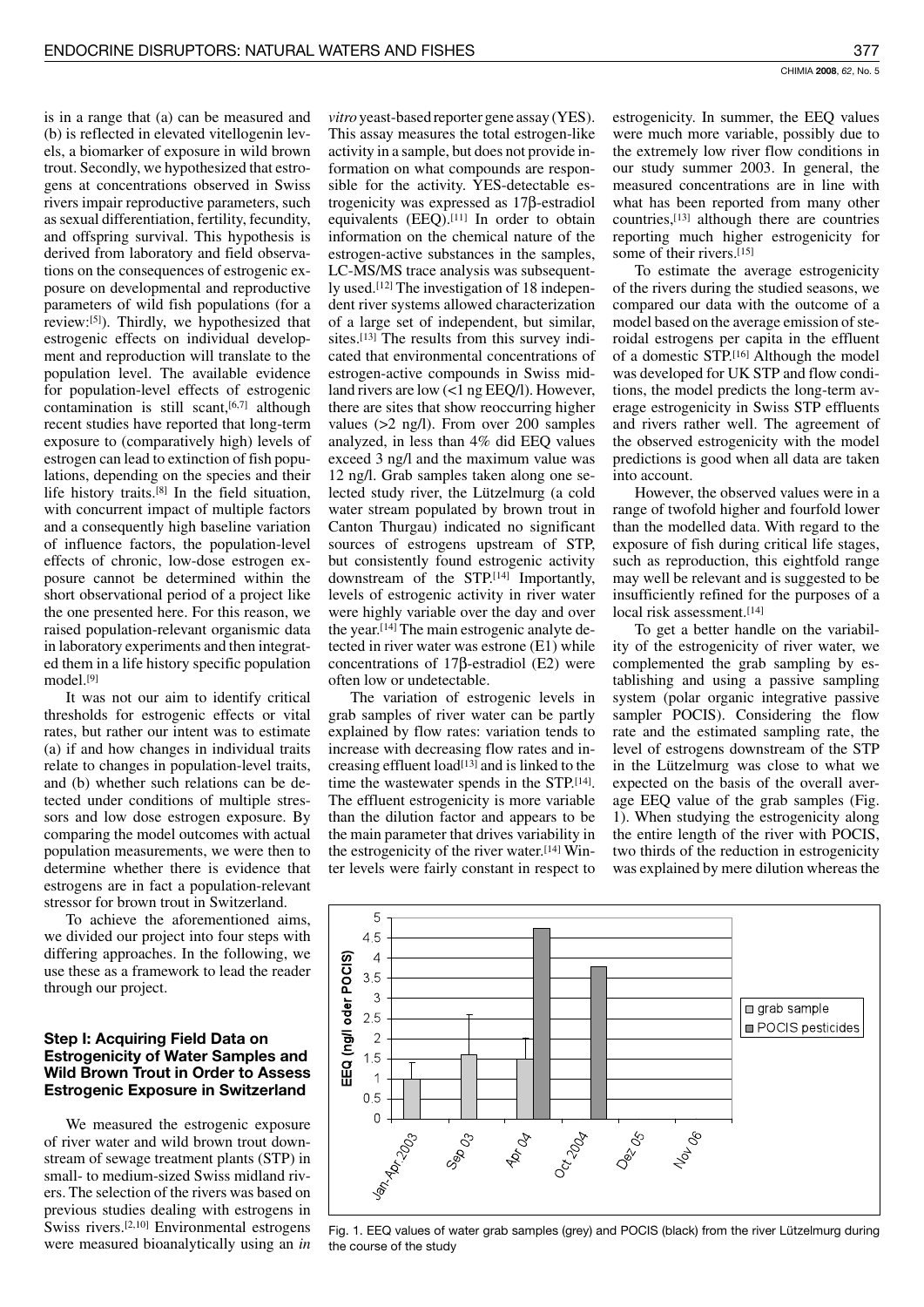remaining third was presumably due to either sorption or biodegradation. Compared to grab sampling, POCIS integrates over time and is useful for examining the elimination rates of estrogens along the river. Thus, the difficulty of capturing average exposure with grab samples, due to variable flow rates and fluctuating emissions, can be eluded and more reliable statements regarding average estrogenicity of river water can be made.<sup>[14]</sup>

In parallel to the passive samplers, we used caged fish to investigate the bioaccumulation of estrogenic substances in bile. The results showed that POCIS data correlated well with estrogenicity found in bile and that these devices provide an integrated and biologically meaningful measure of estrogenicity.[12] For this active survey, we developed a method of caging brown trout individually in steel tubes. This avoids direct contact between aggressive individuals, thereby reducing injuries and spread of infection. Further, small cages can be easily installed and fixed in our shallow river sites, which are often characterized by extreme peak events and devastating floods. This mini-caging method provided satisfying results in that no mortality and good health was found after three weeks of exposure and no tubes were lost.[12]

Since the YES assay is limited in that it does not embody all the processes and mechanisms that are present in a natural organism, we also applied in vivo measurements in brown trout to assess the exposure situation using the well-established biomarker vitellogenin (VTG).<sup>[17]</sup> Since in the Lützelmurg we are confronted with variable estrogenic exposure in the low dose range, we applied a multifaceted approach by measuring VTG up- and downstream of the STP both in caged and feral brown trout, and both at the protein and mRNA level.[18] Comparing caged versus wild fish accounts for the confounding influence of migration and individual life history, and comparing VTG mRNA versus VTG protein accounts for different kinetics of induction and depuration of VTG protein and mRNA.[19,20] The outcome of VTG biomarker measurements varied with the analytical detection method (protein *versus* mRNA) and with the exposure modus (caged versus feral brown trout). The clearly higher estrogenicity at the downstream site was reflected in caged male brown trout in significantly elevated hepatic levels of VTG mRNA, but not on the VTG protein level. The situation was different with feral fish. Here, induced VTG protein levels in feral male brown trout corresponded to the higher estrogenicity at the downstream site, whereas VTG mRNA levels showed no site-specific difference. In conclusion, the findings from the comparative analysis of VTG mRNA and protein in caged and feral brown trout indicate

that for environmental situations with low and variable estrogenic contamination the correlation between the level of estrogenic exposure and biomarker response strongly depends on the analytical method and the modus of exposure. Therefore, for environmental situations with suspected low and/or variable contamination by estrogen-active substances, a multiple assessment approach may be necessary to estimate the estrogenic exposure in fish.<sup>[18]</sup> When comparing all VTG protein data acquired during the course of the project, however, the plasma levels were – except for a high value in our first sampling – below 1000 ng/ml.

### **Step II: Laboratory Experiments** to Determine the Sensitivity of **Critical Life Stage Parameters to Estrogenic Exposure during (a)** Development and (b) Reproduction of Brown Trout and Assessment of the Relevance of Environmental **Estrogens in the Context of Other Stressors of Riverine Ecosystems**

We asked the following questions to determine the sensitivity of critical life stages:

- How are developmental and reproductive endpoints altered by transitory or long-term exposure to environmental estrogens in laboratory experiments?
- How do brown trout respond to a combined exposure to estrogen and increased temperature?
- How do trout respond to a combined exposure to estrogen and another important stressor in Swiss rivers, the myxozoan parasite Tetracapsula bryosalmonae?

One potential target, where environmental estrogens may interfere with normal reproductive development and result in gonadal abnormalities is the differentiation process of gonads. Sex differentiation encompasses all the developmental events that take place in the primordial germ cells, including the migration of primordial germ cells, the establishment of gonadal ridges and the differentiation of the gonads proper into testes or ovaries.<sup>[21]</sup> Sexual differentiation in fish is characterized by a period of increased sensitivity to disruption by exogenous sex steroids in early development.<sup>[22]</sup> During this labile period, the normal development of the gonad could be disrupted. The time in early development when gonads are responsive to organizing effect of exogenous sex steroids varies among the different fish species.<sup>[23]</sup> Until now, this labile period and with it a critical time window for disruption by estrogens in brown trout has not been known. In closely related species, contrasting ontogenetic periods were identified as the labile period of sexual differentiation: In coho salmon (Oncorhynchus

kisutch) and related Pacific salmon species, immersion treatments with E2 resulted in a strong feminising effect if administered to embryos at the time of hatching.<sup>[24]</sup> In contrast, rainbow trout (Oncorhynchus mykiss) and Atlantic salmon (Salmo salar) were most responsive to exogenous E2 treatment during and after the time of first feeding.<sup>[25]</sup> On this account, our study with brown trout examined estrogen responsiveness of gonad differentiation both at the embryonic/ hatching stage and during and after the start of exogenous feeding. In addition, the efficiency and persistency of estrogenic impact was estimated by measuring the estrogenic biomarker VTG. Histological analysis revealed that exposure at either period in early development of brown trout did not cause any disruption in the gonadal development. Only by combining both exposure treatments did feminizing effects emerge. Specifically, sex-reversed males were only present when fry were immersed in 400 µg/l E2 after hatch and afterwards received an estrogen diet after onset of feeding until 70 days posthatch. Additionally, intersex gonads, but no evidence for sex reversal, were found in brown trout fed with an estrogenic diet from first feeding until the end of experiment (175 days post hatch). As several related salmonid species under similar exposure conditions at either phase in development showed a strong disruption of gonad development, we assume a different E2 sensitivity of brown trout in early development. Analysis of mRNA levels of the estrogenic biomarker VTG showed that yolk in alevins may act as a reservoir for E2, resulting in exposure to E2 long after the treatment was terminated.

Besides sexual differentiation, reproductive capability is a further important (xeno)estrogenic sensitive target process in  $fish$ . [26,27] Therefore, adult brown trout were exposed during gonadal recrudescence and reproduction time to environmentally relevant mixtures of estrogens (E1 and E2) and a commonly occurring estrogenic active substance 4-nonylphenol  $(NP),$ <sup>[2]</sup> to elucidate how reproductive parameters as estrogen-sensitive targets are affected. The ratio of the substances were in the same ratio as detected in the field: E1:E2:NP as 10:1:400 and were applied in a high (100:10:4000) and a low (20:2:400) dose. Subsequently, fertilization experiments with egg and milt of the experimental fish were conducted to study eggs and fry with respect to their fitness.

Of the biometric and reproductive parameters which were measured (condition factor, liver-somatic index, gonadosomatic index, fertility, VTG<sup>[28]</sup>), the liver-somatic index of male fish increased significantly in the high dose experiment. This points to an enhancement of liver metabolism, caused by an increased vitellogenin synthesis in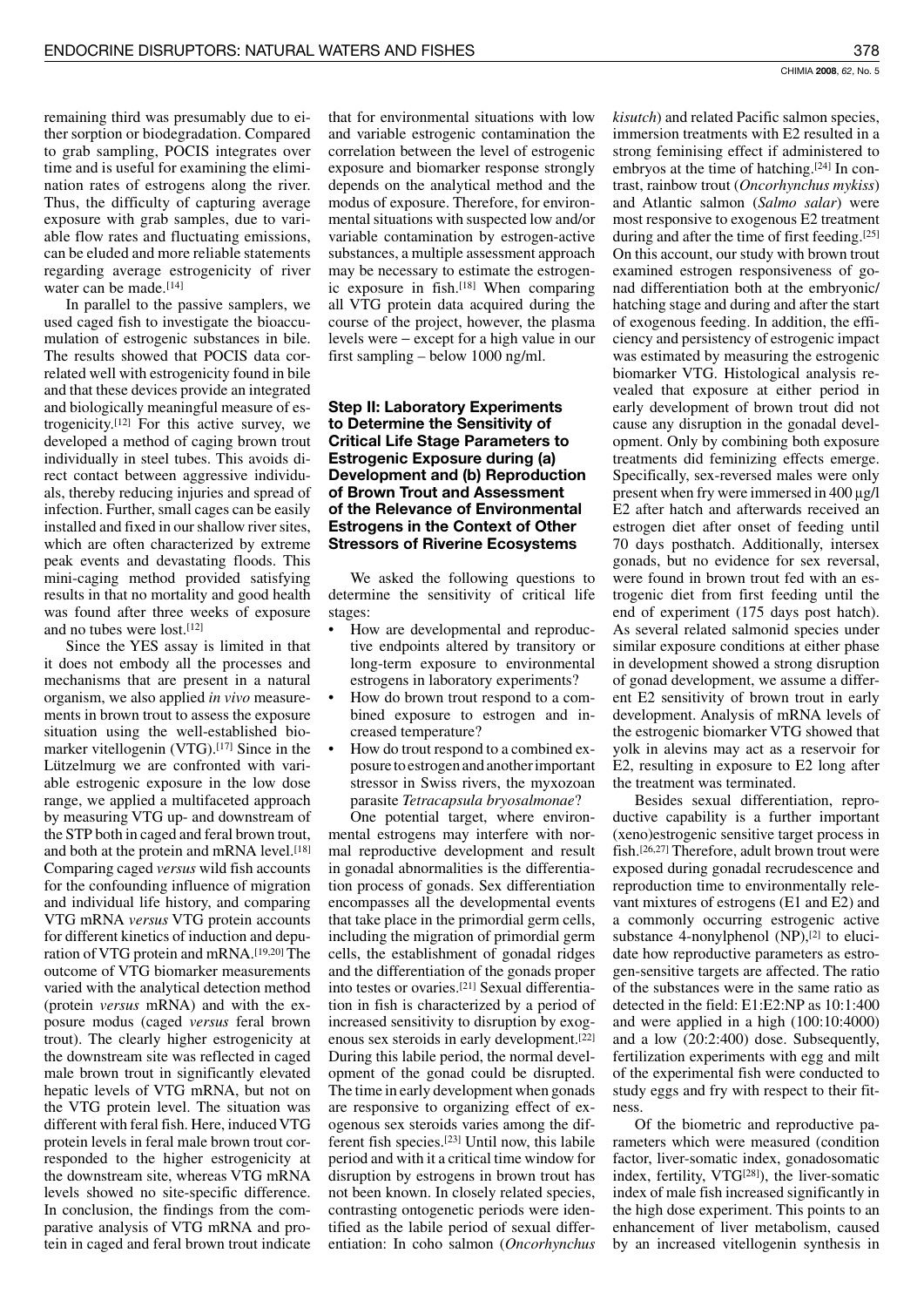379

the liver, due to preceding exposure to estrogenic endocrine disruptors, as was observed after exposure to estradiol and nonylphenol.<sup>[29,30]</sup> A significantly lower specific growth rate was observed when females were exposed to high doses compared with control ( $p < 0.05$ ). The sensitivity of growth parameters was also shown for other fish species, such as fathead minnow and zebrafish where it was stated that this endpoint was highly correlated with reproductive endpoints, such as time to maturation, egg production and fertilization success.[31,32] This may be due energetic constraints as the acclimation to and the metabolism of exogenous estrogens limit the energy available for growth and reproductive processes. There is also evidence that estrogens may directly modulate growth hormones, such as insulin-like growth factors.<sup>[33]</sup> As well, a significant increase in the percentage of unfertilized eggs was recorded when parent trout were exposed to high doses. A significantly decreased fertility after exposure of male rainbow trout to estradiol was reported at even lower concentrations than those used by us, whereas fertility did not decrease after exposure of females.<sup>[34]</sup> Although there are some studies suggesting that spermiation might be more sensitive than oogenesis<sup>[35]</sup> others report the opposite: in the cunner, males continued to produce motile sperms whereas females exhibited a decrease in fecundity when treated with estradiol.<sup>[36]</sup> However, extrapolation between species has always to be done with caution and the reported differences between the applied substances may have caused differences in reproductive effects as well (EE2) increases the sperm density while E2 decreases it[ $34,35$ ]).

Only VTG synthesis significantly responded at the low-dose exposure as well, confirming its use as a very sensitive biomarker, but not necessarily pointing to corresponding reproductive effects.

Due to the low estrogenic contamination in Swiss rivers, estrogens alone are probably not sufficient to considerably affect the population. However, estrogenic effects might play a role in context with other stress factors in the ecosystem, such as diseases or temperature increase. This led us to investigate the concert of estrogens and these two factors potentially influencing the reproductive responses, building on previous studies of the concomitant influence of (a) temperature on the biomarker VTG<sup>[37]</sup> and (b) the parasite causing PKD on the transcriptomic response of trout and its ability to cope with the parasitic disease.<sup>[38]</sup>

We know that VTG response is sensitive to stress factors such as temperature increase, and both positive as well as negative relations have been described.[39-41] We have reported a considerable tem-

|                 | E2 | <b>PKD</b>        | E2 and PKD | Genes                                                                                                                                             |
|-----------------|----|-------------------|------------|---------------------------------------------------------------------------------------------------------------------------------------------------|
|                 |    |                   |            | responsible for                                                                                                                                   |
| TM1             | ↑  | $\leftrightarrow$ |            | Cell<br>proliferation,<br>DNAreplication,<br>energy<br>metabolism,<br>protein synthesis<br>and secretion,<br>lipid and<br>oxidative<br>metabolism |
| TM <sub>2</sub> |    |                   | ↓↓         |                                                                                                                                                   |
| TM <sub>3</sub> | ↓  |                   |            | Immune system,<br>innate immune<br>function                                                                                                       |
| TM4             |    |                   |            | Immune system                                                                                                                                     |

Fig. 2. Transcription modules based on the microarray analysis of liver tissue and their response to the exposure of brown trout to PKD and estradiol either alone or in combination

perature increase in alpine and pre-alpine rivers, [42] as well as a VTG response that sometimes deviated from our expectations based on estrogenicity measurements in the river Lützelmurg.[12] Further, differences between plasma protein and mRNA can occur.<sup>[18]</sup> Therefore, the influence of temperature increase on VTG synthesis was studied in laboratory experiments.<sup>[37]</sup> We also measured stress response as bile cortisol since it is known that chronic exposure to stressors results in a suppression of the reproductive functions.<sup>[43]</sup> Juvenile brown trout were simultaneously exposed to EE2 (3 ng/l) and low (12  $\degree$ C), high (19 <sup>o</sup>C) and fluctuating temperature regimes  $(12-19 \degree C)$ . VTG was measured (plasma protein and mRNA), as well as estrogen receptor  $ER\alpha$ ,  $ER\beta$ , glucocorticoid receptor and bile cortisol concentrations. The synthesis of VTG was clearly stimulated under conditions of higher water temperatures and simultaneous estrogen exposure, and the expression of the hepatic  $ER\alpha$  was elevated as well. The unchanged bile cortisol concentrations indicate no stress related effects under the conditions tested.[37] In conclusion, the combination of factors occurring under field conditions have to be looked at in more detail to elucidate the mechanisms of (inter)action and thus, consider them appropriately when interpreting biomarker data from the field.

Proliferative kidney disease (PKD) is caused by the myxozoan parasite Tetracapsuloides bryosalmonae and causes high mortality, particularly among young-ofthe year.<sup>[44]</sup> It has been suggested that infection with pathogens can influence the response of organisms to cope with environmental estrogens. On the other hand, estrogens can affect a range of targets, including the immune system.[33,45,46]

If estrogens affect immune parameters in brown trout, then the susceptibility to PKD could increase and would result in elevated mortalities in river systems. This would imply an indirect effect of (xeno) estrogens. As a consequence, we asked if PKD-induced mortalities of brown trout could be elevated because of concurrent estrogenic exposure. In addition to mortality, we also examined unexpected and multifaceted transcriptomic responses of trout exposed to the combined impact of E2 and an infectious agent, the myxozoan parasite Tetracapsuloides bryosalmonae. The effects of different treatments (food with low dose of  $E2$  (0.5 mg/kg) or high dose of E2 (20 mg/kg), PKD infection, PKD infection plus low dose of E2, PKD infection plus high dose of E2) were compared by measuring liver gene expression using a trout cDNA microarray. In addition, the intensity of infection and mortality were recorded.<sup>[38]</sup> The microarray revealed distinct patterns of molecular response to the individual stressors and their combinations (Fig. 2). Intermediate or additive changes were noted when the two stressors were enforced or counteracted each other, whereas in another pattern, a clear hierarchy between the two stressors was obvious. In the latter, many immune genes were localized which were down regulated by E2 exposure and up-regulated by parasite infection, while in combination, the parasite effect overcame the estrogenic effect. Conclusively, under combined exposure, the fish prioritised the impact of the infective agent over the estrogenic impact. Under cumulative impact of multiple stressors, the organism can respond in a flexible way depending on the nature of the stressor and the pathway affected.<sup>[38]</sup> With regard to the posed question, we conclude that the mortality observed under conditions of PKD infection only was so high that a further increase due to a concurrent estrogen exposure could not have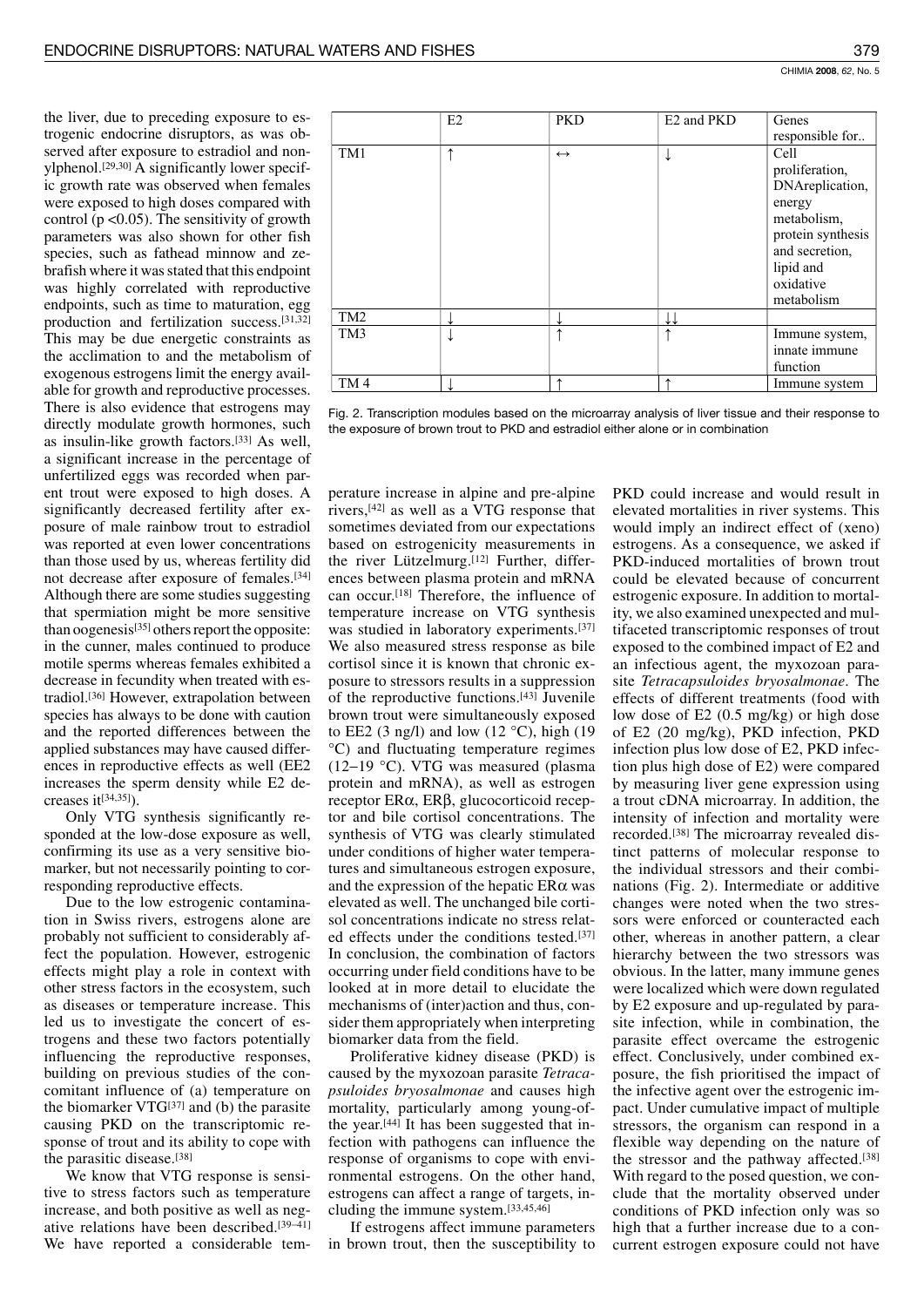been identified in our experimental set up. Further, our experimental situation is different from the field in that we exposed trout simultaneously to both stressors, whereas in the field, trout must cope with a chronic exposure to (xeno)estrogens and a seasonal challenge to PKD infectious parasite.

#### Step III: Demography of Wild Fish Population in the River Lützelmurg

In this part of the project, we aimed at characterising our study river Lützelmurg with regard to the demography of the brown trout populations from upstream and downstream of a sewage treatment plant. Further, we asked how consistent or variable the demographic parameters are over three years. In addition, we studied which of the environmental parameters acting in this river are influencing the demography.

We raised data on the demography of the brown trout population in six selected river stretches, at three upstream and three downstream sites of the STP (Fig. 3). These included density, biomass, age-structure, recruitment (fecundity and redd numbers), condition, growth and migration. The results were then evaluated with respect to the consistency of the demographic parameters over three years, in a total of eight samplings (winter 2003, spring and autumn 2004, spring, autumn and winter 2005, spring and autumn 2006). Abundance and biomass of brown trout decreased along the river course and during our study period. For example, in D2 (Fig. 3) abundance decreased from 1162 Ind/ha in early winter 2003 to 397 Ind/ha in winter 2005 and especially the abundance of brown trout <140 mm was diminished and disappeared completely in late autumn 2006 in this stretch. As well, the number of redds showed a decreasing trend along the river but was rather stable in both years investigated. Therefore, natural spawning was more important in the upstream sites of the STP. Trout emigration out of the studied river stretches was very low (in summer  $0-4$  and in winter  $0-9$  individually tagged brown trout emigrated up- or downstream of the original stretches) and can be neglected in explaining the trends of abundance. The reproduction potential was calculated at the upstream and the downstream part of the river. Although a decrease of the reproduction potential along the river course can be stated, the site directly downstream of the STP (D1) showed the highest reproduction potential in winter  $2006$  (5 eggs/m<sup>2</sup>), because of the highest abundance of ripe females. In contrast, the numbers of redds was low in downstream stretches (20-26 redds/ha).<sup>[47]</sup>

As influencing environmental parameters, proliferative kidney disease PKD, fish species composition, prey abundance



Fig. 3. Lützelmurg, canton Thurgau, with sampling sites upstream (U1-U3) and downstream (D1-D3) of the sewage treatment plant (STP). In addition, at the sites labeled by an ovoid, feral brown trout were caught for vitellogenin measurements

and habitat parameters, including depth, width, river morphology, embeddedness, temperature, stocking and angler success were measured.<sup>[47]</sup> A much better condition in the downstream part than upstream was recorded for the food abundance, measured as macrozoobenthos abundance and biomass. Therefore, insufficient food cannot be responsible for the lower fish biomass downstream. Since the coefficient of variation in wetted stream width increased along the river course and other habitat parameters (variation in maximum depth, substrate, cover) document heterogeneity, the variety of the habitat is suggested to be sufficient, both upstream and downstream of the STP and cannot be suspected to cause a decrease in brown trout abundance and biomass. The average temperature did not differ between up-  $(9.4 \text{ °C})$  and downstream stretches  $(9.5$ °C) of STP over the three years and cannot have differently affected the brown trout population up- and downstream.

To confirm exposure to (xeno)estrogens, VTG and the estrogenicity (E1 and E2 and ethinylestradiol) were recorded. In male brown trout, VTG was significantly induced in specimens downstream of the STP.[13,18] The estrogenic exposure was in the range of concentrations as reported previously, between 0.15 and 0.37 ng/l for each of the compounds.<sup>[12,47]</sup>

We did not observe a population decline along the river which could be correlated with the estrogenic exposure due to STP

effluents. A population collapse was described under chronic, low-dose exposure to 5 ng EE2 over five years in a whole lake experiment in fathead minnow, but not in lake trout.<a>[8,48]</a> We suggest fundamental differences being responsible for these differing results: firstly biological differences among fish species: fathead minnow is a short lived species, most individuals spawn only one season, whereas in salmonids, such as brown trout and lake trout, more spawning seasons are experienced. Although repeated spawners of brown trout have a higher mortality rate due to the spawning activity compared to first-time spawning trout, the overall survival of 65% for repeat spawners is still high.<sup>[49]</sup> A failure of recruitment is more severe in short-lived species than in iteroparous fish species like the brown trout where 2–4 different year classes contribute to the recruitment success. Obvious are species differences in the sensitivity to exogenous estrogens: we never observed gonadal malformations under field conditions. Even under experimental exposure of fry to environmental estrogens, intersex and skewed sex ratio were hardly visible.<sup>[50]</sup> As well, no loss of age classes or evidence of population decline were stated. Even if we measured increase in VTG in male fish downstream of the STP, the induction factor is smaller than in fathead minnow (ratio between external and internal exposure). This is all in line with results on lake trout in the whole lake experiments.<sup>[48]</sup>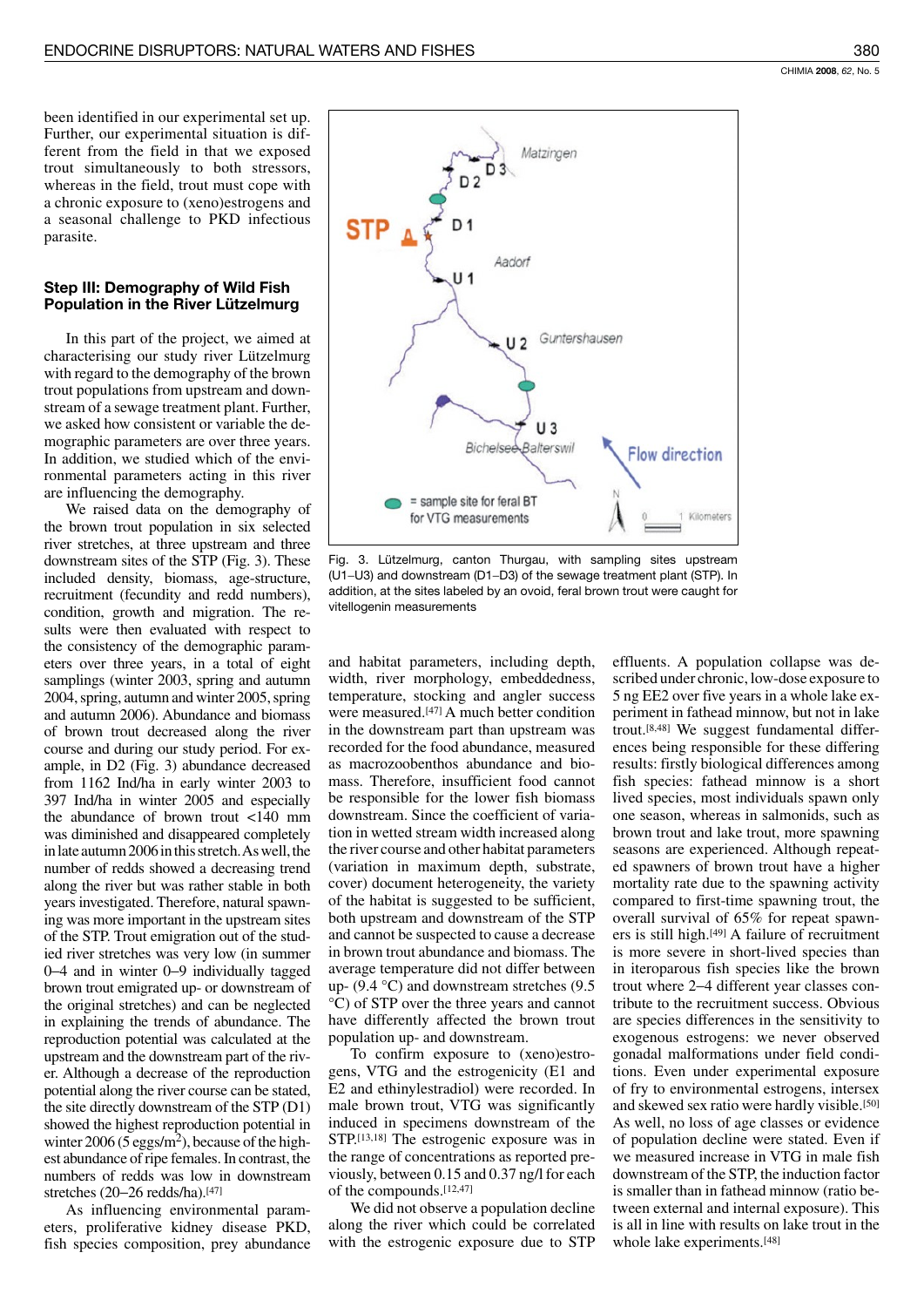A second difference between the Canadian whole lake experiment and our study is the diversity of confounding stress factors we have in our river system, which is typical for many western European aquatic ecosystems. Accordingly, we can assume that endocrine disruption has to be considered in concert with other factors in the system, such as diseases, increased water temperatures<sup>[42]</sup> and degradation of habitat conditions.<sup>[51]</sup> To do so, and to assess the possible population-level impacts of the estrogen-sensitive effects we measured in the field and laboratory, we integrated our findings into a dynamic lifecycle model of brown trout.

## **Step IV: Modelling of Brown Trout Population Effects**

A life cycle model was developed previously for brown trout in Switzerland<sup>[9]</sup> using Analytica, a commercially available software package for dynamic probabilistic modelling. Further development of the model in the context of this project focused on explicitly representing the potential for reductions in female fecundity, male fertilization capacity, the viability of eggs, the hatching success and early survival of larvae, as well as the potential for changes in survival, age of maturity, and habitat capacity. The response of a population to a particular estrogenic effect will be highly dependent on the entire suite of conditions (natural or anthropogenic) to which a population is exposed. Therefore, we focused our analysis on the upstream and downstream populations of the Lützelmurg that were studied intensively in other parts of our project. The model was parameterized for conditions at these locations using site-specific data on habitat quality, angler catch, stocking, water quality, temperature, and stream bed composition.<sup>[47,52]</sup> Our goal was to investigate whether endocrine effects would be distinguishable at the level of the population, given the reality of natural variability and uncertain effect levels (Fig. 4).

Elasticity analysis<sup>[53]</sup> showed that the upstream and downstream populations in the Lützelmurg are both much more sensitive to the survival rate over the first winter and subsequent life stages, than to early life stage survival or reproductive parameters such as fertilization, fecundity, and age of maturity (Fig. 4). In fact, only the adult/juvenile survival rate at the upstream location was found to have a population impact greater than the range of uncertainty and variability in model predictions. This implies that changes in vital rates on the order of  $\pm 10\%$  may not be detectable in the populations given their natural variability and our uncertainty in



Fig. 4. Elasticity of juvenile brown trout density at the upstream Lützelmurg location to 10% changes in some key vital rates. Shaded area shows the range in density (70-135%) associated with natural variability and predictive uncertainty.

understanding the controls on their dynamics. When taken in conjunction with the results of field and laboratory studies, these findings suggest that it may be quite difficult to detect the primarily reproductive effects of endocrine disruptors by monitoring population-level characteristics, such as population growth rate, extinction risk, or abundance. For example, using the model to simulate a 25% reduction in average fecundity resulted in only a 5% reduction in the juvenile and adult densities at the downstream Lützelmurg site. This emphasizes the importance of monitoring reproductive variables directly to detect the effects of endocrine disruptors,  $[54]$  rather than relying on population density changes alone.

#### **Conclusions**

These results present highlights with far-reaching importance to the whole environmental estrogen disruptor discussion:

- i) The exposure situation in Switzerland is moderate at most river sites and the measured concentrations do not seem to lead to direct effects on the reproductive and developmental parameters of wild brown trout that were measured.
- ii) Under conditions of low dose and fluctuating exposure as typically observed in many Swiss rivers, other factors such as temperature, chemical pollution, pathogens etc. may strongly modulate or mask the estrogenic response. For example, we reported that estrogenic exposure has an immunosuppressive effect in trout. This complex situation makes a direct association between estrogenic exposure and population status difficult, if not impossible.
- iii) An elasticity analysis of our brown trout life cycle model showed that the populations both upstream and downstream of the STP in the Lützelmurg are more sensitive to changes in the survival rates

in the first winter and beyond than to the vital rates most likely impacted by estrogenic exposure, such as early life stage survival or reproductive parameters including fertilization, fecundity, and age of maturity. Therefore, it may be quite difficult to detect the effects of endocrine disruptors on populationlevel characteristics, such as population growth rate, extinction risk, or abundance.

iv) Based on our results, the effects of estrogens, via the known estrogen-sensitive mechanisms, are hardly detectable on the level of the population of brown trout in rivers that are exemplified by the Lützelmurg.

#### **Acknowledgements**

Thanks are due to E. Vermeirssen for help in Step I, R. Schönenberger for measuring estrogenicity, the Fishery authorities of Canton Thurgau for help in fish sampling, Yvan Varisco for carrying out first exposure experiments with adult brown trout and to Caroline Joris for population studies.

Received: March 22, 2008

- T. Wahli, W. Meier, H. Segner, P. Burkhardt- $[1]$ Holm, Histochem. J. 1998, 30, 753.
- $\lceil 2 \rceil$ H. R. Aerni, B. Kobler, B. V. Rutishauser, F. E. Wettstein, R. Fischer, W. Giger, A. Hungerbühler, M. D. Marazuela, A. Peter, R. Schönenberger, A. C. Vögeli, M. J. F. Suter, R. I. L. Eggen, Analyt. Bioanalyt. Chem. 2004, 378, 688.
- $\lceil 3 \rceil$ P. Burkhardt-Holm, A. Peter, H. Segner, Aquat. Sci. 2002, 64, 36.
- $[4]$ Fischnetz, Final report of the project 'Fischnetz', Ed. M. Meili. K. Scheurer, O. Schipper, P. Holm, Eawag, BUWAL, Dübendorf and Bern 2004.
- $\lceil 5 \rceil$ T. H. Hutchinson, G.T. Ankley, H. Signer, C. R. Tyler, Environ. Health Persp. 2006, 114, 106.
- $[6]$ J. P. Sumpter, A. C. Johnson, Environ. Sci. Technol. 2005, 39, 4321.
- H. Segner, Acta Hydrochim. Hydrobiol.  $[7]$  $2005, 33, 17.$